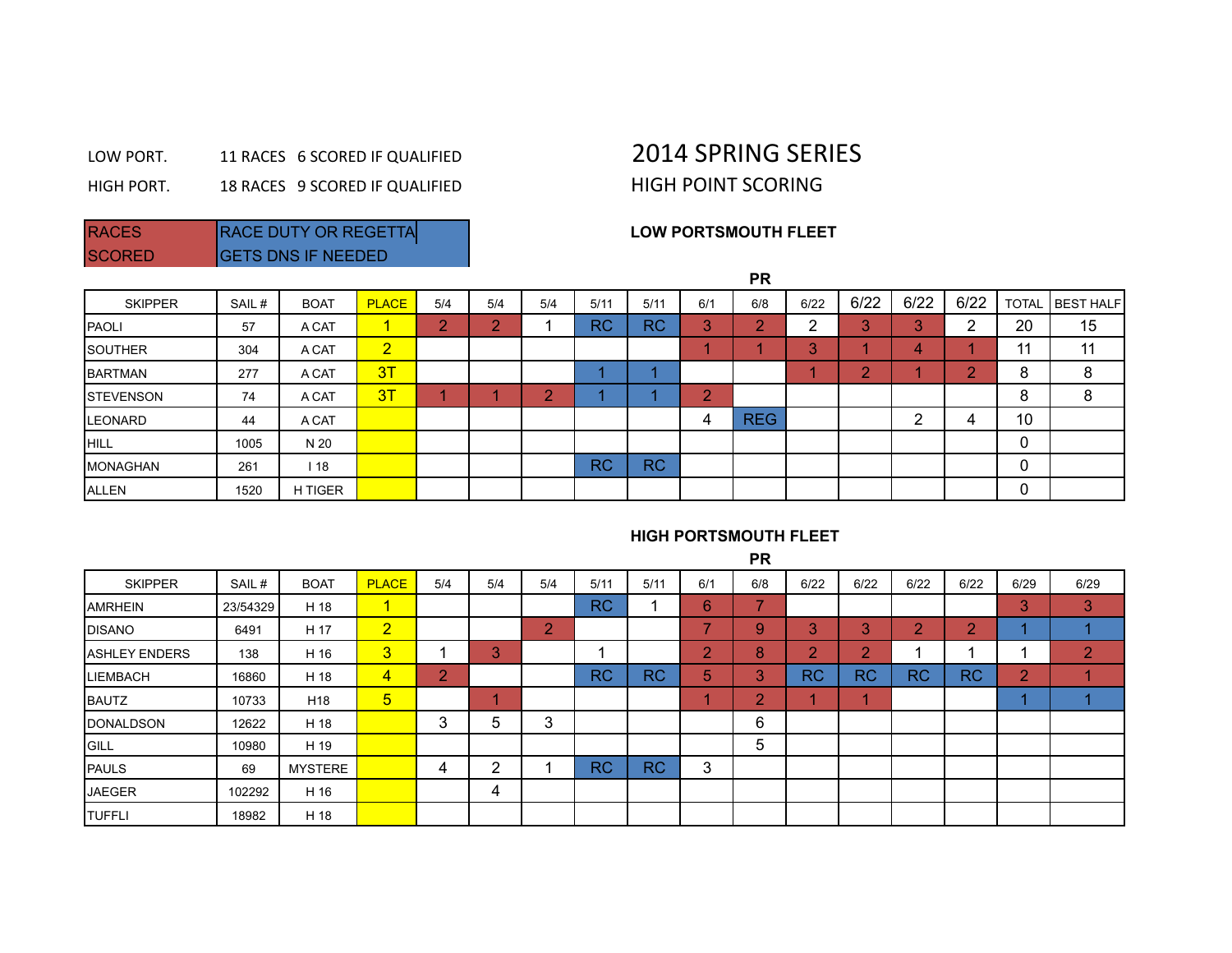| ALLEN        | 38862 | H <sub>14</sub> |  |  |  |  |  |  |  |
|--------------|-------|-----------------|--|--|--|--|--|--|--|
| <b>PEJKA</b> | 13126 | H 18            |  |  |  |  |  |  |  |